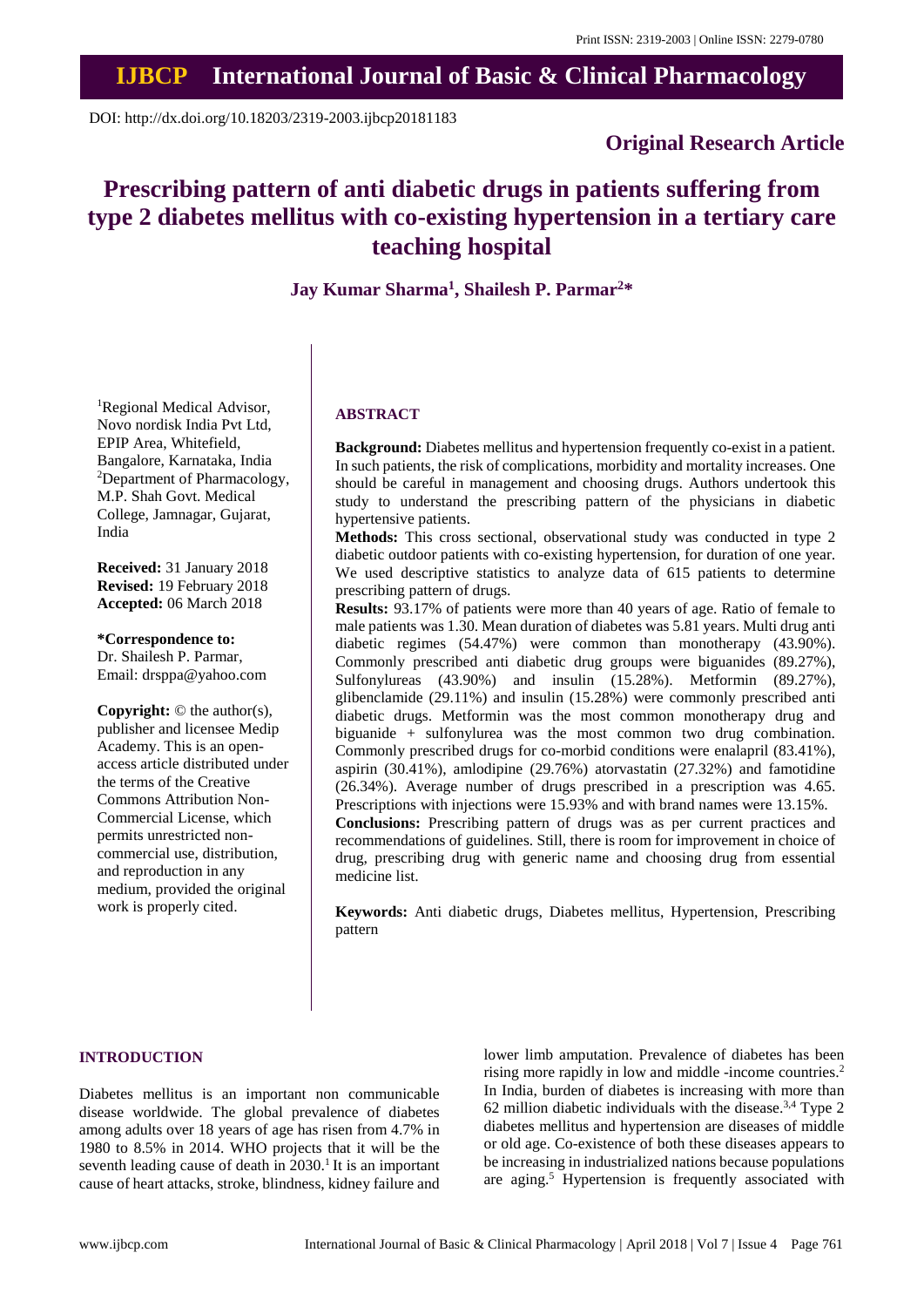diabetes mellitus and its prevalence doubles in diabetics compared to the general population. Diabetes co-existing with hypertension causes higher arterial stiffness and there is increased risk of cardiovascular, ophthalmic and renal complications in such patients.<sup>6,7</sup> Overall, co-existence of both these diseases increases morbidity and mortality. It is essential to manage such patients carefully with attention. Type 2 Diabetic patients should be managed with lifestyle modifications, exercise, diet control and drugs to have optimum glycaemic control. Now a day, many anti diabetic drugs are available, physician can choose any, depending on patient profile and need. Prescribing practices may vary from physician to physician and from patient to patient. Authors undertook this study to understand prescribing pattern of anti diabetic drugs in type 2 diabetic patients with coexisting hypertension, rational prescribing practices of drugs among such patients and to provide recommendations regarding practices.

#### **METHODS**

This cross sectional, observational, descriptive study was conducted after approval from institutional ethics committee. Our study sample included 615 patients. The duration of study was one year, from July 2015 to June 2016. Study sample included type 2 diabetic outdoor patients with co-existing hypertension, aged more than 18 years, of both sexes, who gave consent. Authors excluded those patients, who had complications like retinopathy, neuropathy, diabetic foot, stroke, myocardial infarction and who required indoor admission. The diagnosis and management were decided by the physician in charge. Once consultation by the physician was over, patients were screened for study criteria. Written informed consent was taken from those patients, who fulfilled study criteria. Authors interviewed such patients and reviewed their prescriptions. Details like age, sex, duration of illness, ongoing treatment concurrent medicines were recorded in predesigned and pretested case record forms. These data were subjected to analysis using descriptive methods. Microsoft excel was used for data entry and descriptive analysis.

#### **RESULTS**

Authors had included data of 615 patients in this analysis. 93.17% of patients were more than 40 years age and only 6.83% patients were below 40 years. The youngest patient in this study was 26 years old. Average age of patients was 54.63±10.87 years. Female patients were more compared to male in each age group. Ratio of female patients to male patients in this study was 1.30. Table 1 shows distribution of patients as per age and sex. In this study, more than half of the sample population had a diabetic history of less than 5 years. Patients suffering from type 2 diabetes mellitus for more than 10 years were only 7.32% (Figure 1). Mean duration of diabetes was 5.81±4.99 years.

Majority of patients were given either single anti diabetic drug (monotherapy) or two anti diabetic drugs combination. Four drugs combination was prescribed to only four (0.65%) patients. 10 (1.63%) prescriptions did not have anti diabetic drug (Table 2).

| Table 1: Distribution of patients as per age and sex. |  |  |  |  |  |  |  |
|-------------------------------------------------------|--|--|--|--|--|--|--|
|-------------------------------------------------------|--|--|--|--|--|--|--|

| Age<br>groups          | <b>Male</b><br>(n, percentage<br>of total<br>population) | <b>Female</b><br>(n, percentage)<br>of total<br>population) | <b>Total</b><br>(n, percentage<br>of total<br>population) |
|------------------------|----------------------------------------------------------|-------------------------------------------------------------|-----------------------------------------------------------|
| 20-29<br>years         | 3(0.49%)                                                 | $1(0.16\%)$                                                 | $4(0.65\%)$                                               |
| $30 - 39$<br>years     | 15 (2.44%)                                               | 23 (3.74%)                                                  | 38 (6.18%)                                                |
| 40-49<br>years         | 58 (9.43%)                                               | 76 (12.36%)                                                 | 134 (21.79%)                                              |
| 50-59<br>years         | 94 (15.28%)                                              | 103 (16.75%)                                                | 197 (32.03%)                                              |
| 60<br>years or<br>more | 97 (15.77%)                                              | 145 (23.58%)                                                | 242 (39.35%)                                              |
| Total                  | 267 (43.41%)                                             | 348 (56.59%)                                                | 615 (100.00%)                                             |



**Figure 1: Distribution of patients as per duration of diabetes.**

| Table 2: Distribution as per number of anti-diabetic |  |
|------------------------------------------------------|--|
| drugs in a prescription.                             |  |

| Number of anti diabetic<br>drug in a prescription | <b>Number of encounters</b><br>( %) |
|---------------------------------------------------|-------------------------------------|
| No drug                                           | 10(1.63%)                           |
| One drug                                          | 270 (43.90%)                        |
| Two drug                                          | 311 (50.57%)                        |
| Three drug                                        | 20 (3.25%)                          |
| Four drug                                         | 4(0.65%)                            |

Commonly prescribed anti diabetic drug groups were biguanides (89.27% prescriptions) followed by Sulfonylureas (43.90% prescriptions) and insulin (15.28% prescriptions). Figure 2 shows prescribing pattern of anti diabetic drug groups.

The most common anti diabetic drug prescribed to the patients was metformin (89.27%) followed by glibenclamide (29.11%) and human mixtard insulin (15.28%). Glimepiride was prescribed in 8.29%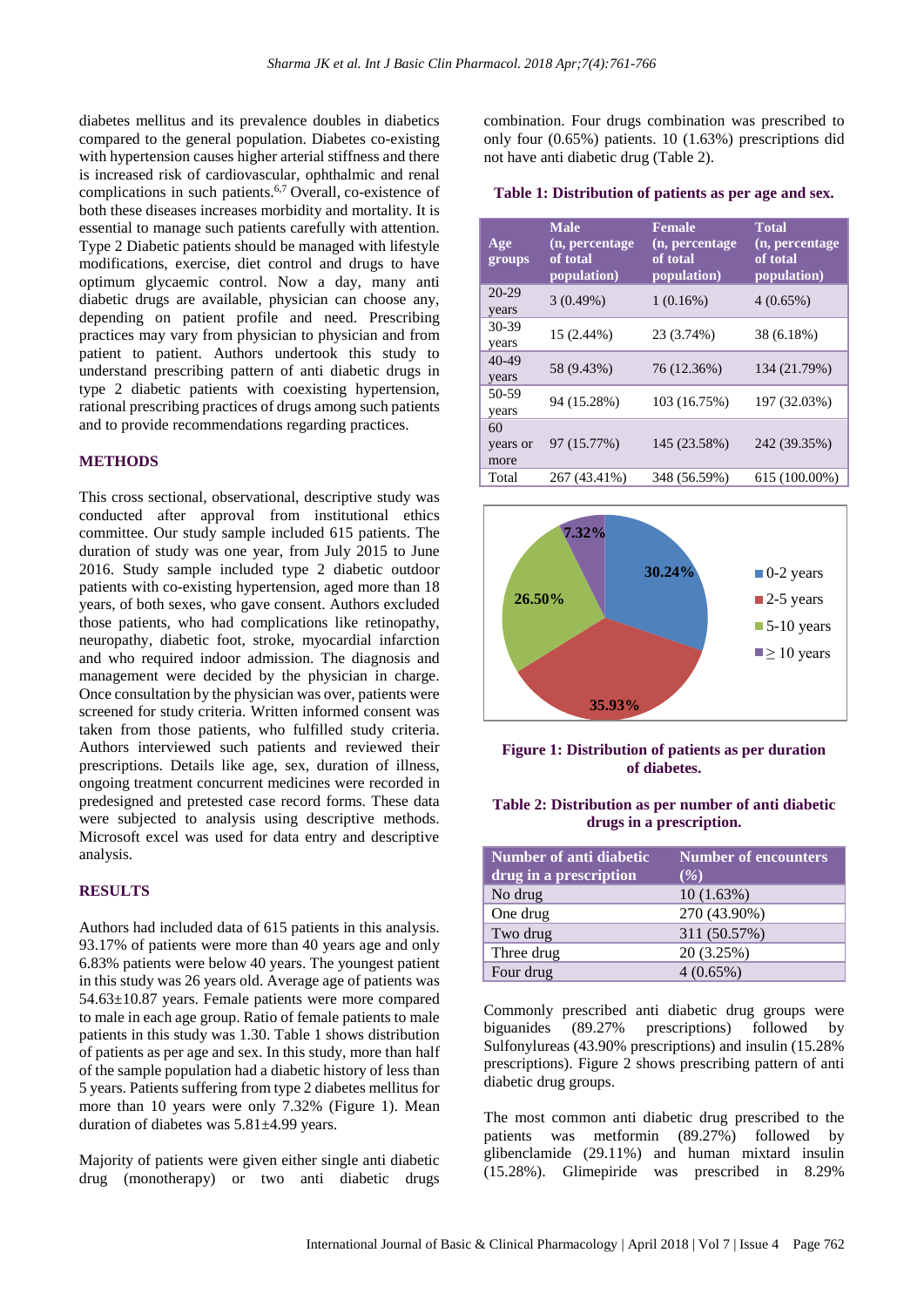prescriptions. Repaglinide and voglibose were present in one prescription each. Glimepiride + metformin fixed dose combination (FDC)  $(1.46\%)$ , glimepiride + pioglitazone FDC  $(0.81\%)$ , gliclazide + metformin FDC  $(0.49\%)$  and glimepiride + pioglitazone + metformin FDC (0.16%) were fixed dose combinations prescribed in this study. Table 3 shows prescribing pattern of anti diabetic drugs.



#### **Figure 2: Prescribing pattern of anti diabetic drug groups.**

**Table 3: Prescribing pattern of anti diabetic drugs.**

| <b>Drugs</b>                                       | <b>Number of</b><br>encounters | <b>Percentage of</b><br>encounters |
|----------------------------------------------------|--------------------------------|------------------------------------|
| Metformin                                          | 549                            | 89.27%                             |
| Glibenclamide                                      | 179                            | 29.11%                             |
| Human mixtard<br>$(30:70)$ insulin                 | 94                             | 15.28%                             |
| Glimepiride                                        | 51                             | 8.29%                              |
| Glipizide                                          | 27                             | 4.39%                              |
| Pioglitazone                                       | 16                             | 2.60%                              |
| Glimepiride +<br>metformin FDC                     | 9                              | 1.46%                              |
| Glyburide                                          | 8                              | 1.30%                              |
| Gliclazide                                         | 5                              | 0.81%                              |
| Glimepiride $+$<br>pioglitazone FDC                | 5                              | 0.81%                              |
| Gliclazide +<br>metformin FDC                      | 3                              | 0.49%                              |
| Repaglinide                                        | 1                              | 0.16%                              |
| Voglibose                                          | 1                              | 0.16%                              |
| Glimepiride $+$<br>pioglitazone +<br>metformin FDC | 1                              | 0.16%                              |

Out of 270 (43.90%) prescriptions with monotherapy anti diabetic regime, majority of prescriptions contained biguanide (85.19%) followed by sulfonylurea (7.41%) and insulin (7.41%). Prescriptions with two anti diabetic drugs were 311 (50.57%). In these 311 prescriptions, biguanide + sulfonylurea (74.92%) followed by biguanides + insulin  $(21.54%)$  and biguanide + thiazolidinedione  $(1.93%)$  were commonly prescribed combinations.

#### **Table 4: Prescribing pattern of anti diabetic monotherapy/multi drug regime.**

| <b>Drug</b>                                                      | <b>Number of</b> | % of total |  |  |
|------------------------------------------------------------------|------------------|------------|--|--|
|                                                                  | encounters       | encounters |  |  |
| Single anti diabetic drug in a prescription $(n=270)$            |                  |            |  |  |
| Biguanide                                                        | 230              | 85.19%     |  |  |
| Sulfonylurea                                                     | 20               | 7.41%      |  |  |
| Insulin                                                          | 20               | 7.41%      |  |  |
| Total prescriptions<br>containing single anti<br>diabetic drug   | 270              | 100.00%    |  |  |
| Two anti diabetic drugs in a prescription (n=311)                |                  |            |  |  |
| Biguanide +                                                      | 233              | 74.92%     |  |  |
| sulfonylurea<br>$Bigu$ and $es + insulin$                        | 67               | 21.54%     |  |  |
|                                                                  |                  |            |  |  |
| Biguanide +<br>thiazolidinedione                                 | 6                | 1.93%      |  |  |
| Sulfonylurea +<br>thiazolidinedione                              | 3                | 0.96%      |  |  |
| Insulin $+$<br>thiazolidinedione                                 | 1                | 0.32%      |  |  |
| Sulfonylurea + $\alpha$<br>glucosidase inhibitor                 | 1                | 0.32%      |  |  |
| Total prescriptions<br>containing two anti<br>diabetic drugs     | 311              | 100.00%    |  |  |
| Three anti diabetic drugs in a prescription $(n=20)$             |                  |            |  |  |
| Biguanide +<br>sulfonylurea +<br>thiazolidinedione               | 11               | 55.00%     |  |  |
| Biguanide +<br>sulfonylurea +<br>sulfonylurea                    | 6                | 30.00%     |  |  |
| Biguanide +<br>$sulfonylurea + insulin$                          | 2                | 10.00%     |  |  |
| Biguanide +<br>sulfonylurea +<br>meglitinide analogue            | 1                | 5.00%      |  |  |
| Total prescriptions<br>containing three anti<br>diabetic drugs   | 20               | 100.00%    |  |  |
| Four anti diabetic drugs in a prescription (n=4)                 |                  |            |  |  |
| Insulin + sulfonylurea<br>$+$ biguanide $+$<br>biguanide         | $\overline{c}$   | 50.00%     |  |  |
| $Insulin + sulfonylurea$<br>$+$ sulfonylurea $+$<br>biguanide    | 1                | 25.00%     |  |  |
| Insulin + sulfonylurea<br>$+$ biguanide $+$<br>thiazolidinedione | $\mathbf{1}$     | 25.00%     |  |  |
| Total prescriptions<br>containing four anti<br>diabetic drugs    | 4                | 100.00%    |  |  |

Prescriptions with three anti diabetic drugs were 20 (3.25%). Biguanide + sulfonylurea + thiazolidinedione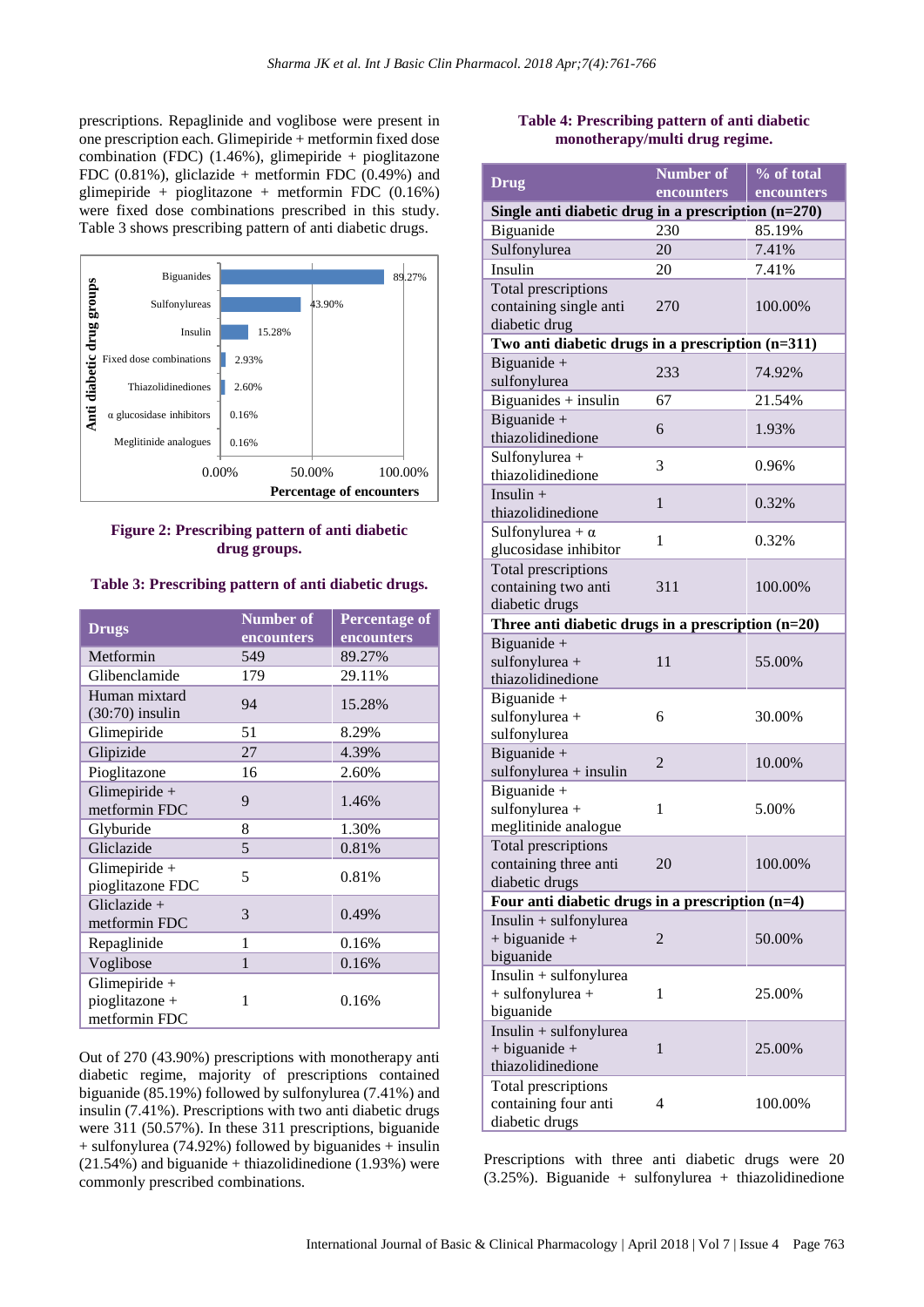$(55.00\%)$  followed by biguanide + sulfonylurea + sulfonylurea (30.00%) and biguanide + sulfonylurea + insulin (10.00%) were commonly prescribed combinations in such prescriptions. Four (0.65%) prescriptions contained four antihypertensive drugs. In ten (1.63%) patients, no anti diabetic drug was prescribed and they were on diet, exercise and other non pharmacological management (Table 4).

In this study, commonly prescribed drug for co morbid conditions were enalapril (83.41%) followed by aspirin (30.41%), amlodipine (29.76%) atorvastatin (27.32%) and famotidine (26.34%). Table shows prescribing patterns of drugs for co morbid conditions (Table 5).

#### **Table 5: Prescribing pattern of drugs for co-morbid conditions.**

| <b>Drug</b>                         | Number of      | % of total |  |  |
|-------------------------------------|----------------|------------|--|--|
|                                     | encounters     | encounters |  |  |
| Enalapril                           | 513            | 83.41%     |  |  |
| Aspirin                             | 187            | 30.41%     |  |  |
| Amlodipine                          | 183            | 29.76%     |  |  |
| Atorvastatin                        | 168            | 27.32%     |  |  |
| Famotidine                          | 162            | 26.34%     |  |  |
| Atenolol                            | 129            | 20.98%     |  |  |
| Vitamin B complex                   | 81             | 13.17%     |  |  |
| Furosemide                          | 77             | 12.52%     |  |  |
| Metoprolol                          | 72             | 11.71%     |  |  |
| Amitryptilline                      | 66             | 10.73%     |  |  |
| Folic acid                          | 40             | 6.50%      |  |  |
| Clopidogrel                         | 33             | 5.37%      |  |  |
| Alprazolam                          | 16             | 2.60%      |  |  |
| Calcium                             | 8              | 1.30%      |  |  |
| Telmisartan                         | 8              | 1.30%      |  |  |
| Iron                                | 7              | 1.14%      |  |  |
| Paracetamol                         | $\overline{7}$ | 1.14%      |  |  |
| Cetirizine                          | 6              | 0.98%      |  |  |
| Losartan                            | 5              | 0.81%      |  |  |
| Chlorthalidone                      | 5              | 0.81%      |  |  |
| Hydrochlorothiazide                 | $\overline{4}$ | 0.65%      |  |  |
| Diclofenac                          | 4              | 0.65%      |  |  |
| Azithromycin                        | 3              | 0.49%      |  |  |
| Rosuvastatin                        | $\overline{2}$ | 0.33%      |  |  |
| Carvedilol                          | $\overline{2}$ | 0.33%      |  |  |
| Propranolol                         | $\mathbf{1}$   | 0.16%      |  |  |
| Ciprofloxacin                       | $\mathbf{1}$   | 0.16%      |  |  |
| Amoxicillin with<br>clavulanic acid | 1              | 0.16%      |  |  |

Average number of drugs prescribed in a prescription was 4.65±1.83. Average number of anti diabetic drugs in a prescription was 1.74±0.61. Percentage of prescriptions with injections was 4.69%. Out of total 42 drugs prescribed, 27 (64.29%) drugs were prescribed from national list of essential medicines 2015.<sup>8</sup> Drugs prescribed by brand names were 13.15%.

#### **DISCUSSION**

Diabetes, being a chronic disease, often requires long term treatment. Co-existence of hypertension increases risk of diabetes related complications. Lifestyle modifications, diet and exercise play an important role in management. However, pharmacotherapy becomes unavoidable in these patients. The attitude of clinician to the disease and in treatment is reflected in drugs prescribed by him. Study of prescribing pattern is an important tool to understand utilization of drugs. Type 2 diabetes mellitus occurs mainly in middle or older age group. In this study, 93.17% of patients were more than 40 years of age and only 6.83% patients were below 40 years. Patients more than 50 years of age were 71.38%. The study finding is in consonance with other similar studies.<sup>9,10</sup> Diabetes in advancing age increases risk of atherosclerotic changes, stroke and myocardial infarction.<sup>11</sup> Such patients should be carefully managed with non pharmacological and pharmacological measures. Elderly patients with diabetes may require more than one drug for management. In this study, female patients were more compared to male in each age group. The finding is in consonance with other study.<sup>10</sup> The duration of diabetes plays an important role in diabetes management. In present study, more than half of the patients had a diabetic history of less than 5 years. Mean duration of diabetes was 5.81±4.99 years. In patients with longer duration of diabetes, chances of complications are high. The risk of cardiovascular complications, ocular complications, neuropathy and nephropathy increase with longer duration of diabetes.<sup>11</sup> Poor glycaemic control worsen the risk of complications. Therefore as soon as diabetes is detected, prompt management must be started to achieve glycaemic control.

Among anti diabetic drug groups, biguanides (89.27%) were commonly prescribed drugs followed by sulfonylureas (43.90%) and insulin (15.28%). The study findings are in consonance with similar studies. $9,10,12$  The most common drug prescribed to the patients was metformin (89.27%) followed by glibenclamide (29.11%) and human mixtard insulin (15.28%). Glimepiride was prescribed in 8.29% prescriptions. According to UKPDS study, ADA and consensus guidelines, metformin should be the first line foundation therapy in addition to lifestyle modifications in type 2 diabetes. 13,14 As in other study, glibenclamide was the most common sulfonylurea prescribed in this study.<sup>12</sup> However, glimepiride was the most common sulfonylurea prescribed in other similar studies.9,10 Insulin was prescribed to15.28% patients compared to 25% patients in study conducted by Rekha MB et al.<sup>12</sup> These variations can be due to choice of physician in relation to type of patients, their concurrent illness as well as availability of medicines.

Poly therapy (54.47%) was common than monotherapy (43.90%) in this study. 1.63% patients were managed with lifestyle modification, diet and exercise and they were not prescribed anti diabetic drug. In this study, 33.82% patients were suffering from diabetes for more than 5 years. Duration of diabetes was more than two years in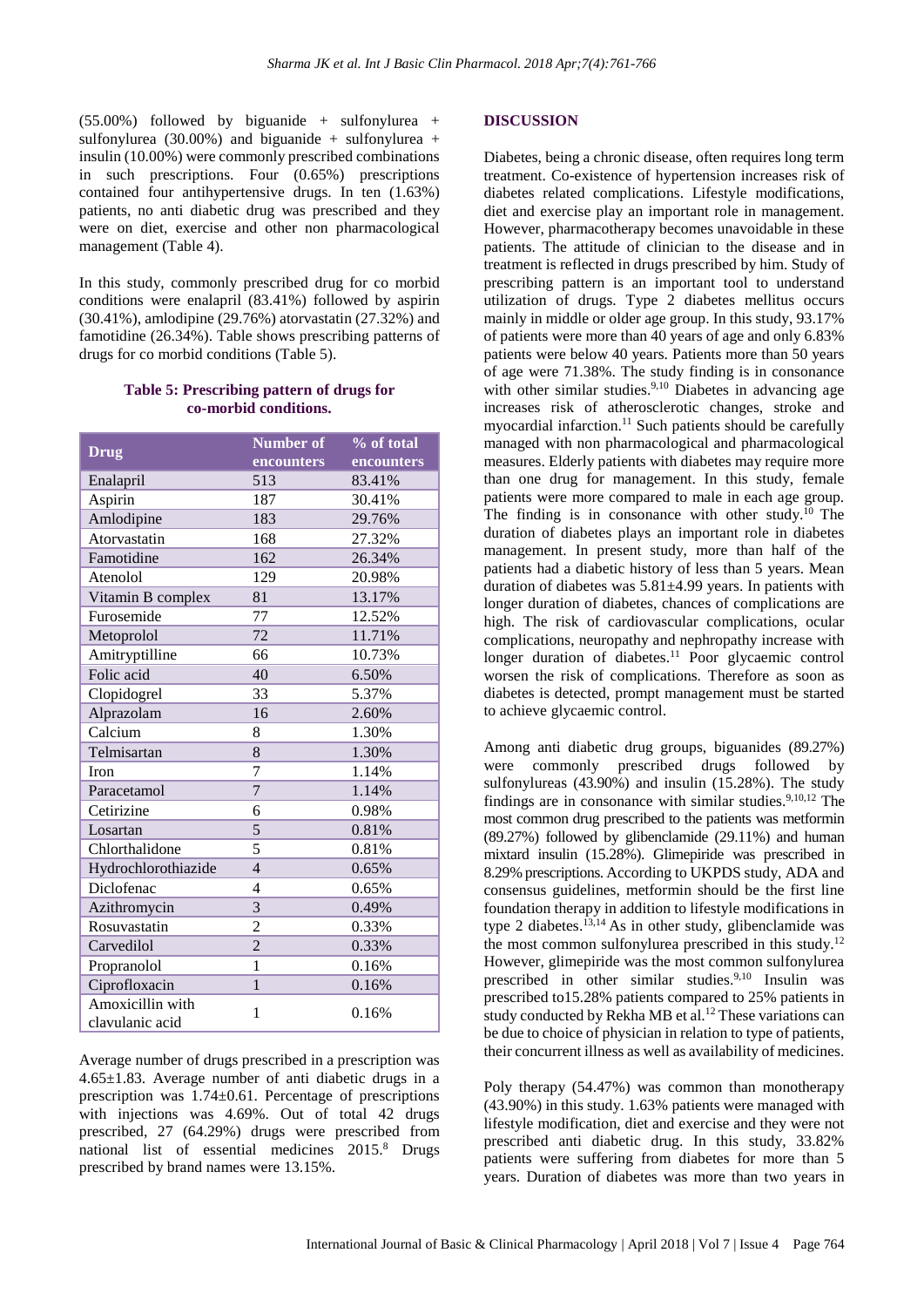69.75% patients and more than half of the patients were above 50 years of age. Also, patients were suffering from co-existing hypertension. This might be the reason for two or more anti diabetic drugs in more than half of prescriptions. In other similar study also, multidrug anti diabetic regimes were prescribed in majority of patients.<sup>10</sup>

Metformin was the most common drug prescribed as monotherapy. 85.19% of single anti diabetic drug (monotherapy) containing prescriptions had metformin. The finding is in consonance with similar studies. $9,10$  This pattern of utilization is as per the recommendations of guidelines for diabetes management.13,14

Sulfonylurea and insulin were other anti diabetic drugs prescribed as monotherapy. In 7.41% of single anti diabetic drug containing prescriptions, sulfonylurea drug was prescribed. Monotherapy with sulfonylureas carries no additional benefits than metformin. Sulfonylureas may lead to progressive deterioration in glycaemic control over time and do not have protective effects against atherosclerotic complications. After initial haemoglobin A1C decline, improvement in haemoglobin A1C level may not be maintained for long period by sulfonylurea alone. There were reports of failure of sulfonylurea monotherapy in number of patients.<sup>15</sup> Insulin was prescribed as monotherapy in 7.41% of single anti diabetic drug containing prescriptions. Selection of insulin allows a clinician to focus on either fasting or postprandial hypoglycaemia, or both, depending on a specific patient's therapeutic needs.

Two anti diabetic drugs containing prescriptions were 311 (50.57%). Among these prescriptions, biguanide + sulfonylurea (74.92%) followed by biguanides  $+$  insulin  $(21.54%)$  and biguanide + thiazolidinedione  $(1.93%)$  drug combinations were commonly prescribed combinations. The American diabetes association recommends use of these combinations as second line management for type 2 diabetes if glycaemic control is not achieved with monotherapy. The choice depends on patient specific and disease specific factors.<sup>14</sup> The risk associated with sulfonylurea like weight gain and obesity can be balanced by adding metformin in combination. Considering cost of GLP-1 receptor agonist, side effects of thiazolidinedione and cost and injectable formulation of insulin, sulfonylurea remains preferred choice to be combined with metformin. The finding is in consonance with other studies. $9,10$ 

There were three anti diabetic drugs containing prescriptions were 20 (3.25%). Biguanide + sulfonylurea drugs were present in all three drugs containing prescriptions. Third drug may be thiazolidinedione, insulin, other sulfonylurea or meglitinide analogue. As in other study, Biguanide with sulfonylurea and thiazolidinedione was the most common combination  $(55.00\%)$  among these prescriptions.<sup>10</sup> Pioglitazone may reduce the risk of cardiovascular events including stroke in patients with type 2 diabetes. Pioglitazone is associated with bladder cancer, however no direct causal relation has

been proved yet.<sup>16</sup> Only four prescriptions included four anti diabetic drugs. Poly therapy, as in this study, is particularly useful in patients, in whom there is persistent hyperglycaemia despite of adequate lifestyle modifications and pharmacological measures.

First five commonly prescribed drugs for concomitant conditions in this study were enalapril (83.41% of total prescriptions), aspirin (30.41% of total prescriptions), amlodipine (29.76% of total prescriptions), atorvastatin (27.32% of total prescriptions) and famotidine (26.34%). Our study population had co existing hypertension. In such population, enalapril or amlodipine are preferred antihypertensive agents.<sup>17</sup> Atherosclerotic changes and cardiovascular complications occur in diabetes, the risk increases due to co-existence of hypertension, long history and advancing age.<sup>11</sup> In this study, aspirin and atorvastatin is among first five commonly prescribed concomitant drugs. The finding is in consonance with other studies*.* 9,12

Average number of drugs prescribed in a prescription was 4.65±1.83. Average number of anti diabetic drugs in a prescription was 1.74±0.61. As diabetes and hypertension, both co morbidities were present in the patients, polypharmacy was unavoidable. The finding is in consonance with other studies. $9,12$  Percentage of prescriptions with injections was 4.69%. Injectable insulin accounted for majority of injectable formulations. Antibiotics were prescribed in 0.81% prescriptions. Out of total 42 drugs prescribed, 27 (64.29%) drugs were prescribed from national list of essential medicines 2015.<sup>8</sup> Also 13.15% of drugs were prescribed by brand names. So, there is room for improvement in drug prescribing practice.

Our study concluded that mostly, prescribing pattern of drugs was as per current practices and recommendations of guidelines. The pattern of drug use was to achieve better glycaemic control. Our study was single centre study, in government setup. Also authors had not included indoor patients. Authors had not done prescription follow up. To justify sulfonylurea as monotherapy, Authors have not explored indications in detail. Further large scale and more detailed study, which includes sample from government setup and private clinics, is recommended to confirm our findings.

#### **ACKNOWLEDGEMENTS**

Authors would like to thank all staff members of diabetes OPD and Medicine department, G. G. G. Hospital for their cooperation for successful completion of study.

*Funding: No funding sources Conflict of interest: None declared Ethical approval: The study was approved by the Institutional Ethics Committee*